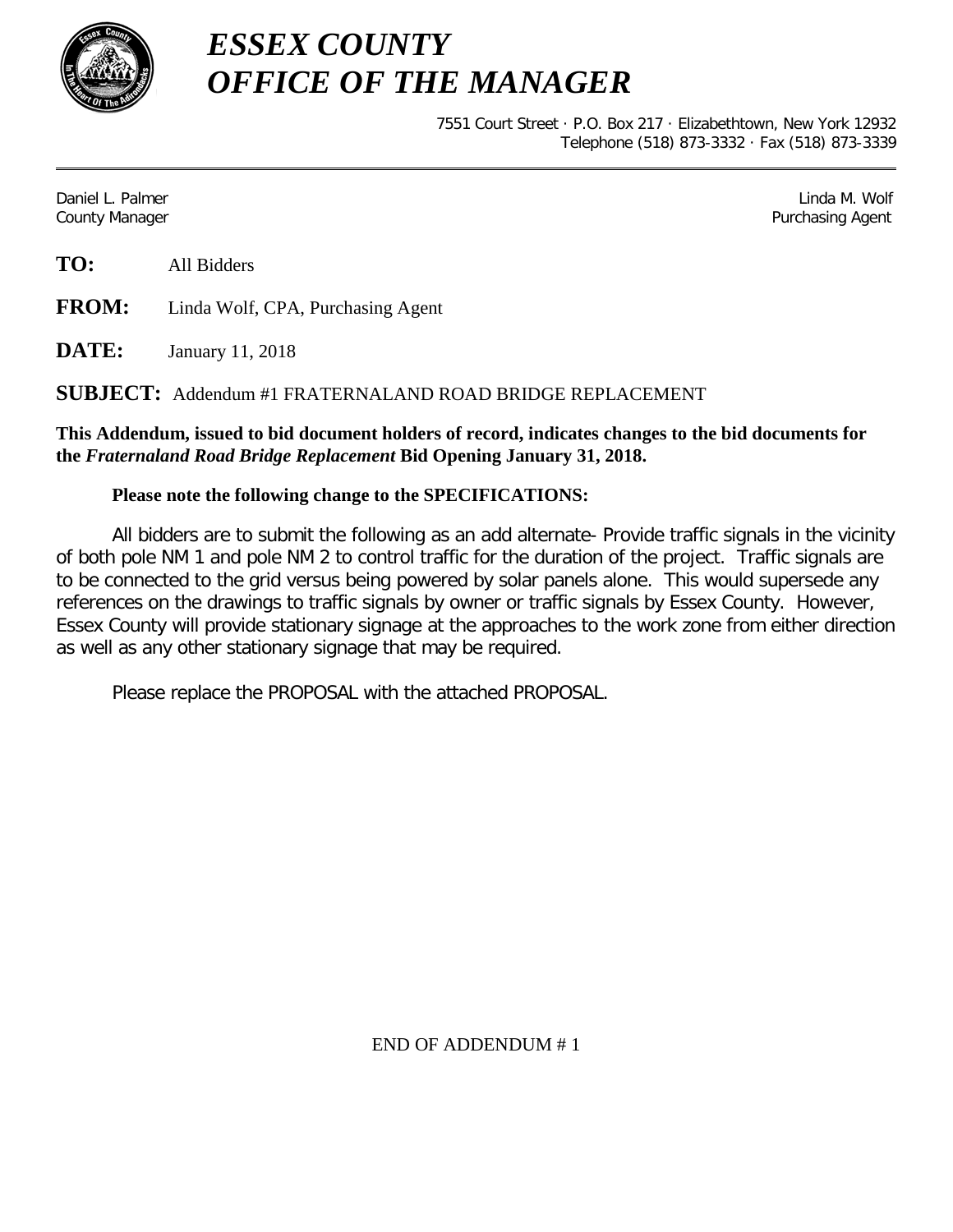### **PROPOSAL**

Date:

Proposal of

to furnish and deliver all labor, supervision, materials, and equipment and perform all work in accordance with the Specifications for *Fraternaland Road over Paradox Creek Bridge Replacement* in the Town of Schroon, New York for the following lump sum cost.

The owner, Essex County, is tax-exempt. Do not include sales tax in Bid amounts.

The undersigned bidder has carefully examined the contract documents, site of the work, is familiar with existing conditions, and will provide all necessary insurance, bonds, machinery, tools, apparatus, false work and other means of construction, and do all the work and furnish all the materials called for by said contract according to the following bid, including all labor, supplies and equipment, permits, fees, overhead and profit for the following Lump Sum price. The Lump Sum price is to be shown in both words and figures. In the event of discrepancies, the amount shown in words shall govern. All items are to be furnished and installed in place complete.

BASE BID

(Amount in Words)

(Amount in Figures)

ALTERNATE (Traffic Signals)

(Amount in Words)

(Amount in Figures)

The undersigned further understands that the contract will be awarded to the competent, qualified bidder submitting the lowest bid for the Total Bid.

#### ADDENDA ACKNOWLEDGEMENT

Addendum No. Date Received

The undersigned agrees as follows: